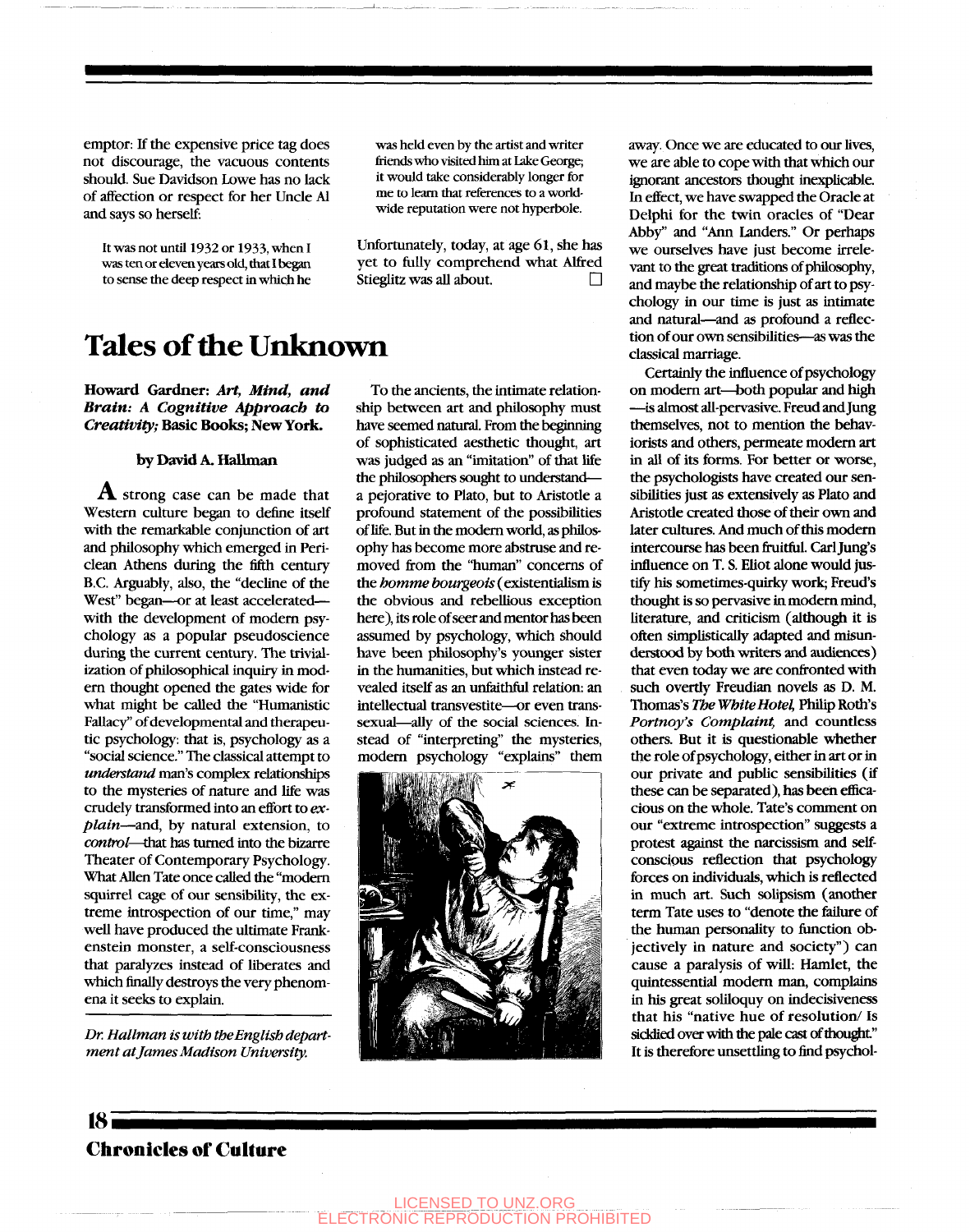# **Give your favorite**  NON-LIBERAL **a gift subscription to your favorite**  NON-LIBERAL **journal of opinion.**

Aha! The perfect gift for that friend who shares your outlook—and ought to be enjoying CHRONICLES OF CULTURE.

Here's your chance to provide a gift that engages, enrages, challenges, piques, posits, reviews, critiques, essays and observes—in a decidedly non-liberal manner.

The perfect match: your friend and the next 12 monthly issues of CHRONICLES OF CULTURE.

And we've made it easy. Simply send the coupon below, with your check for \$18 (just \$15 for the second gift subscription, \$14 for the third). We'll not only start sending CHRONICLES OF CULTURE to your fortunate non-liberal friends, but alert them in advance that the subscription is on its way—as your gift from one non-liberal to another!

## **Chronicles of Culttire**

### **GIFT SUBSCRIPTION REQUEST**

**Please send a one-year, 12-issue subscription—and a card announcing my gift—to the non-liberal recipients listed below.** 

| My check is enclosed for: Check One                             |
|-----------------------------------------------------------------|
| \$18 - one gift subscription<br>ſ.                              |
| $\mathcal{L}$<br>\$33 - two gift subscriptions                  |
| $$47$ - three gift subscriptions (                              |
| First Recipient                                                 |
| Address $\qquad \qquad$                                         |
|                                                                 |
| Second Recipient                                                |
|                                                                 |
| $City$ $State$ $Zip$                                            |
| Third Recipient                                                 |
|                                                                 |
| $City$ State $Zip$                                              |
| Gift Card to read:                                              |
| $From \_\_$                                                     |
| (vour name)                                                     |
| Send check and this request to:<br><b>Chronicles of Culture</b> |
| 934 North Main Street                                           |
| Rockford, Illinois 61103                                        |
| NCCGR                                                           |

LICENSED TO UNZ.ORG ELECTRONIC REPRODUCTION PROHIBITED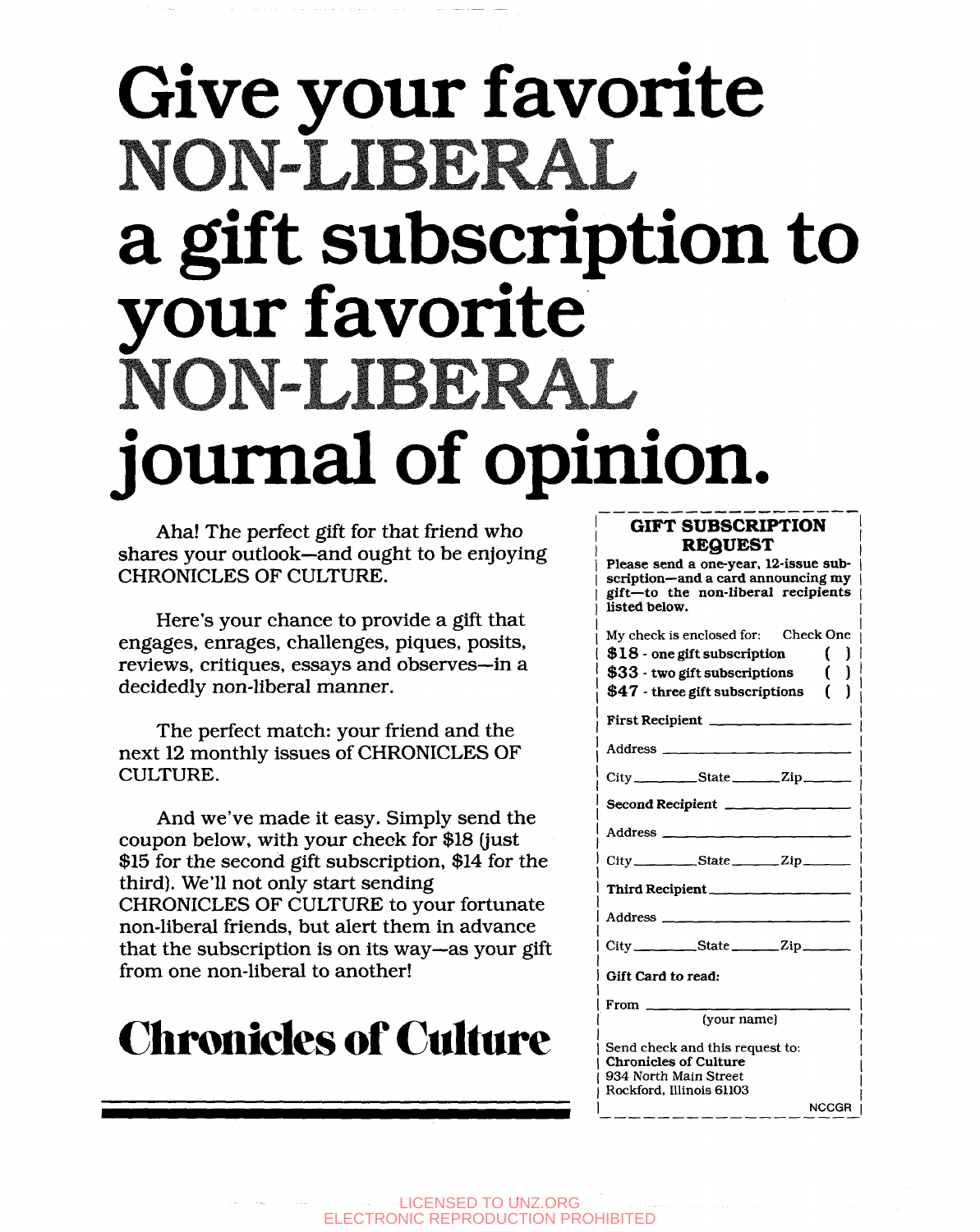ogists, under the guise of a scientific quest, struggling to explore perhaps the greatest mystery of human nature: that of the creative imaginatioa Not that we weren't warned. In 1917, Oswald Spengler, in *The Decline of the West,* described the threat of the scientific attitude:

Reason, system and comprehension kill as they 'cognize.' That which is cognized becomes a rigid object, capable of measurement and subdivision. Intuitive vision, on the other hand, vivifies and incorporates the details in a living inwardly-felt unity. Poetry and historical study are kin. Calculation and cognition also are kin.

Howard Gardner is a "cognitive" psychologist and a recipient of one of the lucrative MacArthur Foundation Fellowships awarded annually to "exceptionally talented individuals" who have shown significant achievement in the humanities, sciences, or just about any other intellectual realm. He is also a member of Harvard's Project Zero, a research team dedicated to "unravel the nature of artistic thinking." *Art, Mind and Brain: A Cognitive Approach to Creativity* is a collection of essays drawn from Gardner's study and organized so as to give a summary overview of this last frontier of psychological inquiry. (Indeed, the very title of the project was chosen to indicate that the researchers were hoping to add substantive knowledge to an area where "virtually 'zero' was known.") The book's separate essays survey the early work of such pioneers as Jean Piaget, Claude Lévi-Strauss, Ernst Cassirer, and Gardner's own mentor and fellow project member, Harvard philosopher Nelson Goodman. A second section is devoted to Gardner's especial interest in the creative impulses of young children; other groupings deal with the culmrel; other groupings acal with the cultural consequences of mass media, and the effects on the imagination of mental breakdown. Having established the backgrounds and fundamental points of his own thought, Gardner offers a discussion of the creative impulses that have<br>marked the great masters who carried

their creativity with them into old age; he concludes with a consideration of Mozart, perhaps the most atypical, magical, and inexplicable creative genius of all. Gardner's book is interesting mainly for its general background and perspective on the question of the creative imagination and as a feirly straightforward exposition of his own ideas. Unfortunately, for all its clear organization and careful development, the reader is apt to feel as unenlightened at the end as when he started. It seems, simply, that not very much is known—or perhaps can be known—^about the mysteries of creativity, even to the self-proclaimed specialists. From that, I think, we can all take some faint hope.

To the lay reader, many of the academic specialist's questions—especially those involved in some kind of "scientific" inquiry—^may seem, well, rather academic. Not many people are prepared to become exercised by the Scholastics' puzzle about the exact number of angels able to dance on the head of a pin, and, by the same token, many of the psychologist's questions, and answers, often seem simplistic and obvious, if not patentiy irrelevant. And although Gardner often falls into this trap, he must be granted the license due to any scientist starting at point "zero" in his inquiry. At the risk of his own dignity, the researcher must be prepared to ask questions which to the layman may appear obvious to the point of triteness. Gardner seems to build the scaffold of his inquiry on just such points.

The book abounds with the sort of "how" and "why" questions that offer interesting possibilities for discussion but which remain ultimately unanswerable, especially in the context of the imagination. There is room aplenty for speculation, and the first section of Gardner's book is a useful survey of some of the earlier studies in imaginative development. The relationship of language to perception and thus to the imaginative faculty is central, of course, and Gardner begins with the Swiss biologist-tumedchild-psychologist Jean Piaget, to whom linguistic ability was essentially a part of the normal growth and development patterns of the human mind. For Piaget, whom Gardner characterizes with mixed affection as a "Swiss watchmaker poring over an unassembled instrument," artistic and imaginative activities were less interesting than the day-to-day processes of functional development. Piaget is contrasted initially with the American linguist Noam Chomsky, whose views on the sources of language are, to be charitable, more interesting than his much-publicized political ideas. The two men met in a famous debate in Paris in 1975, and the encounter set forth the main lines of argument between the Piagetian developmental school and those thinkers who see language as having certain innately symbolic qualities and thus, by its very nature, as a "creative" expression. To Chomsky, language ability seems a kind of Jungian collective ity seems a kind of Jungian collective universal, always present and waiting only to be tapped. Like the liver or the heart, in Chomsky's metaphor, the mind is an organ of the body (albeit a symbolcreating one), maturing but functioning from birth. The problem as posed, then, pits the mind as a developing, "learning" faculty which achieves an ability to use language in a symbolic capacity against the concept of linguistic and symbolic sensitivity as an inherited and universal<br>human characteristic.

Successive chapters place increasing emphasis on the symbolic or "mythopoeic" powers of language. To Claude Lévi-Strauss, myth serves as a cultural "mask"—a communal symbol—^which language serves by conveying. Primitive arts, which are so closely akin in form and style to the linguistic and visual creations of children, are expressions of shared symbols; the move toward individualism in the modem arts suggests a breakdown in the communal soul and so explains much of the apparent chaos of modem culture. To philosophers like Ernst Cassirer and Susanne Langer, symbol-making is an innate human need; indeed, the mythopoeic, symbolic im-

## **Chronicles of Culture**

*Zi)l*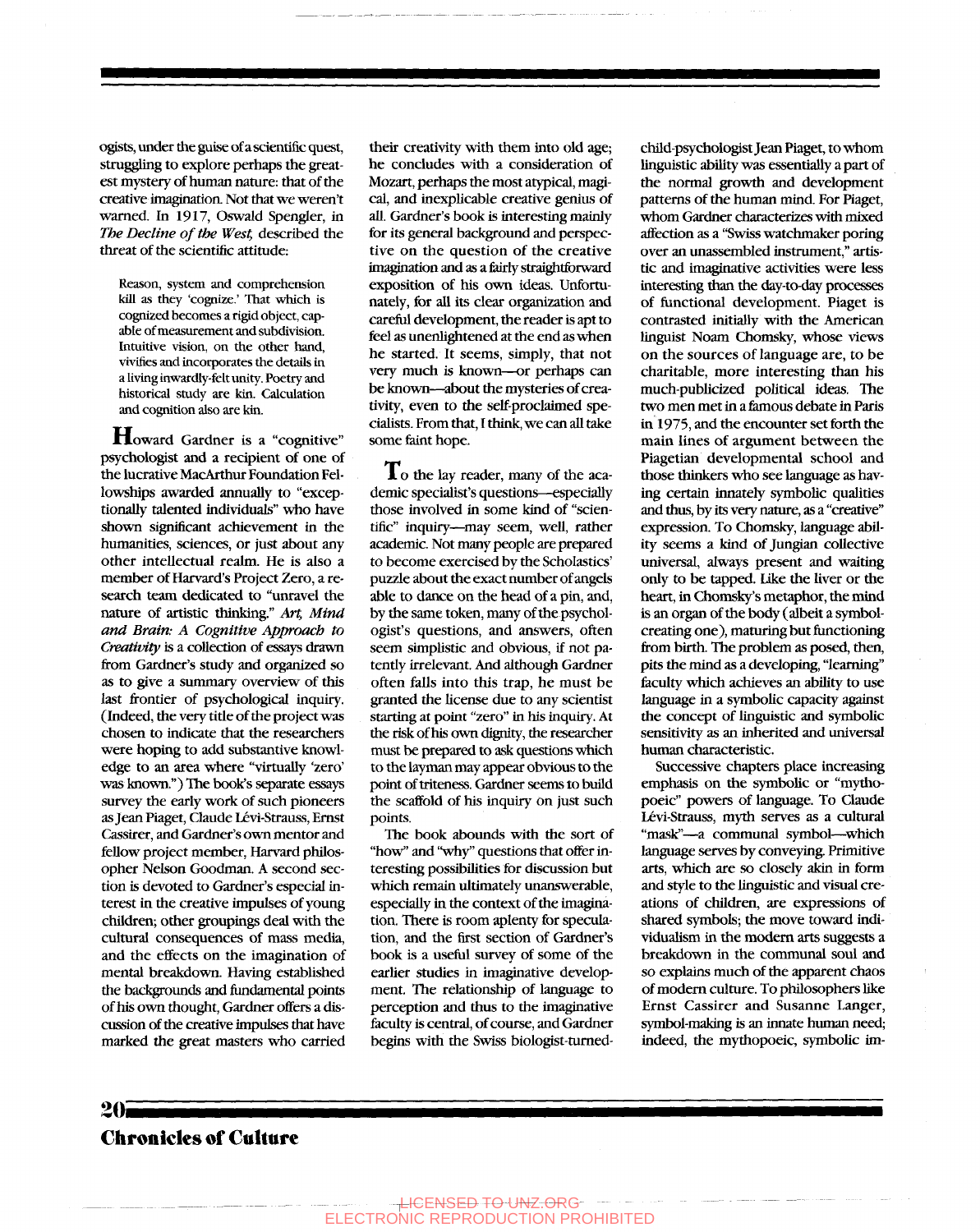pulse perhaps most distinctively sets us apart from the lower forms. As Langer has so poetically expressed her insight, "Of all born creatures, man is the only one that cannot live by bread alone."

Gardner is especially interesting in his discussions of the actual creative expressions, both linguistic and visual, of children. The developmental tendency toward realism in both perceptions and creations presents a uniquely exciting problem for study. Why, for instance, do children in their early stages of linguistic growth show such a happy and natural affinity for metaphor (he cites charming examples of a young child who describes her naked body as '"barefoot all over,'" and another who sees a trail of vapor left by a skywriting plane as "'a scar in the sky"') only to pass into a literal-minded stage which demands realistic presenta-

tion at the expense of metaphorical fancy? And why does children's artthose surrealistic drawings which often seem so revealing and archetypal in their distortions—give way with the advent of social maturity to the demands for representational naturalism? And what, finally, can be made of the self-conscious return to the primitive in so many modems? To review a chronological perspective of Picasso's art is to be exposed to more lessons on the creative impulse than the whole history of psychology affords. Fittingly, the master himself is quoted on his "development": "1 used to draw like Raphael, but it has taken me a whole lifetime to learn to draw like a child."

If such questions are baffling, Gardner usually has enough humility and caution to confess his ignorance. He poses, for instance, such unanswerable questions



again, his eyes betraying the same vacancy that they've displayed for some 20 years. Leary, in a recent newspaper interview, was asked whether he still takes drugs. Yes. Does he still take ISD, the drug that he touted and which has destroyed countless lives (our interpretation: the interviewer would never dare alienate the man with the truth)? No. Leary went on to remark:

The ones I use are improved drugs, which increase intelligence and improve memory.

Given  $(A)$  his past exploits and  $(B)$  his recent comments (e.g., "All drugs will be legalized within ten years"), it's evident that Leary would need the output of an



entire pharmaceutical facility to provide the drugs needed to improve his intelligence and memory to the level of one of our simian ancestors.  $\Box$ 

as why certain children seem to lose their creative instincts forever at an early stage while others regain them with a renewed vigor after languishing through adolescence. How are we to understand the prodigy (Mozart is the example par excellence) who develops his talent almost without interruption right into maturity, or those few masters (Verdi, Thomas Mann, W. B. Yeats, Picasso) who seem to retain their creative powers to the ends of their long lives? (Interestingly, Gardner does not deal at all with the phenomenon of performing musicians who seem, of all artists, to have the key to longevity.) Is it valid, in the first place, to discuss the "creations" of children—whether striking figures of speech or hauntingly expressive drawings—^as art? And, perhaps most important, what is the role of the individual talent; "why" or "how" do some individuals create more and with acknowledged higher talent than others? On such questions, Gardner's answers tend to be limp and unsatisfectory: A supportive environment will encourage the budding artist, and it helps if the artist has a consuming interest in his work, and so on. At some points, though, the psychologist admits his ignorance of the whole affair.

Gardner's book is obviously intended as an inconclusive progress report on his project's work As one who has, for about four years, observed firsthand the imaginative development of a lively and bright child, I find Gardner's study interesting but ultimately unsatisfactory -as he would probably admit. I must confess that I am not wholly sympathetic to his mission. Mysteries, as such, are important. 1, for one—^and I am not frivolous here—^am eternally against those scholars who are always searching for Loch Ness Monsters, or Abominable Snowmen, or the true author of Shakespeare's plays; something indefinable but irreplaceable would be lost if "positive" answers to these questions were ever found. But this prejudice, which I hope is only human, points to what I believe is the book's most serious flaw: a sin of omission.

### **October 1983**